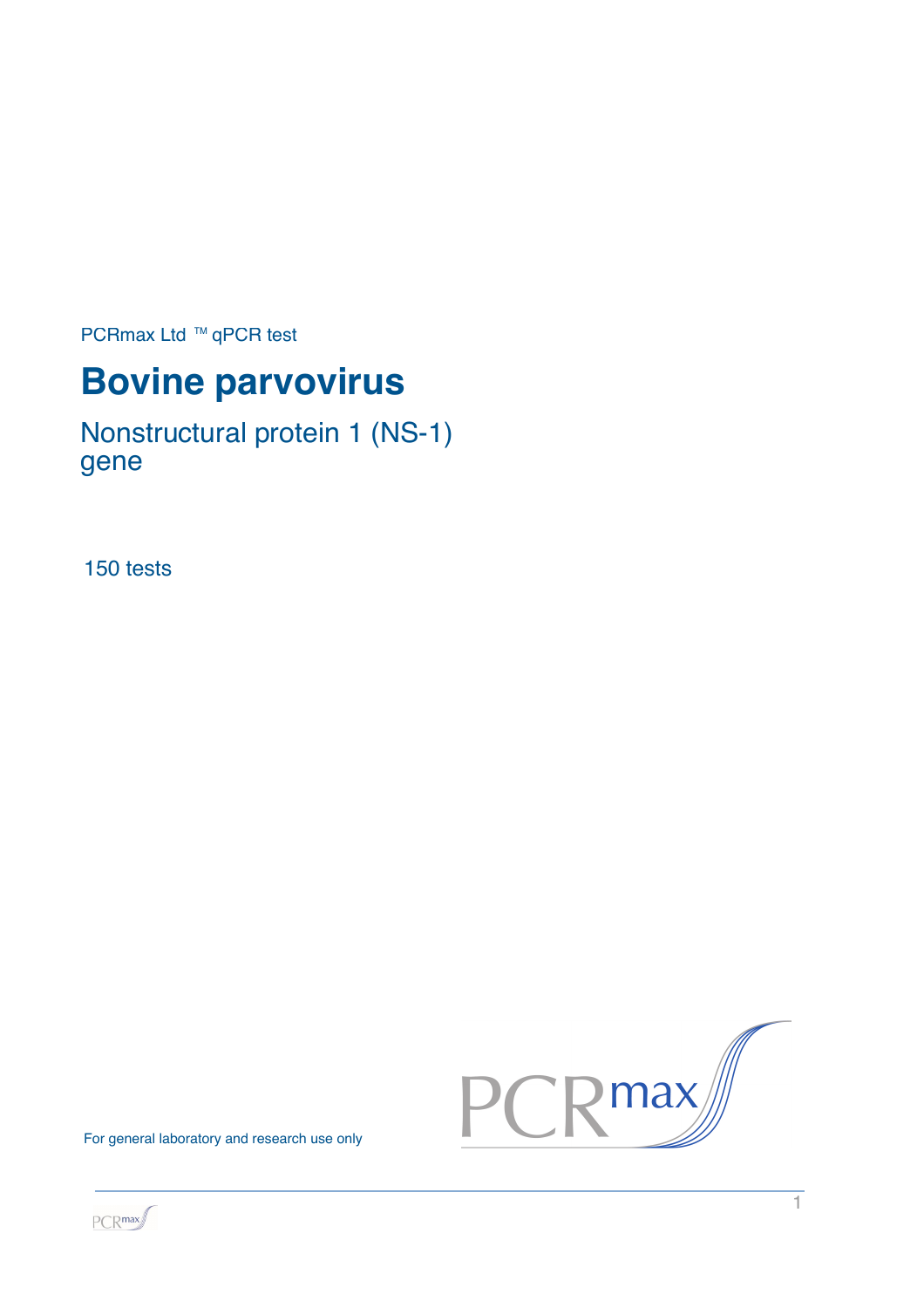# Introduction to Bovine parvovirus

Bovine parvovirus (BPV), (sometimes referred to as Haemadsorbing Enteric Virus or HADEN) is a member of the parvivirus group, subgroup Parvoirinae in the genus Bocavirus with three significant sub-species: BPV1, 2 and 3.

Parvoviruses are small, approx. 28μM diameter spheroid non-enveloped virus with a capsomeric structure containing a single-stranded DNA genome of approximately 5 kb.

The family Parvoviridae includes the subfamily Parvovirinae, members of which infect vertebrates, and the subfamily Densovirinae, members of which infect invertebrates. Five genera of the subfamily Parvovirinae are recognised; Amdovirus, Bocavirus, Dependovirus, Erythrovirusand Parvovirus. Dependent on host, immune status, and specific parvovirus species, typical clinical manifestations of parvovirus infection may range from subclinical infection to severe diseases, including spontaneous abortion, chronic immune complex disease, enteritis, hepatitis and myocarditis.

BPV most commonly causes diarrhoea in neonatal calves, and respiratory and reproductive disease in adult cattle. The distribution of the virus is worldwide. Transmission is both vertical (via the placental route) and horizontal (Faecal-oral route). The virus is very resistant to chemical and physical challenges. E.g. both ethyl ether and sodium desoxycbolate do nothing to affect it. Additionally 5-iodo-2'-deoxyuridine does not inhibit viral growth. BPV is robust enough to withstand moderate exposure to strong acids (pH2.0 for 30 minutes) and heating. Only cattle are naturally infected. Pigs develop antibodies after ingestion of BPV but develop no clinical signs.

Like members of the genera Erythrovirus and Amdovirus , the Bocavirus BPV has a single promoter at its left-hand end and uses both an internal and distal polyadenylation site. However, the alternative RNA processing strategy used by BPV generates a transcription profile that is different from that of other characterized parvoviruses.

Diarrhoea is often the only clinical sign in neonatal calves, although respiratory signs such as coughing, dyspnoea and nasal discharge also can occur. Reproductive infection causes spontaneous abortion or the birth of weak or stillborn calves. Aborted fetuses are oedematous and have increased pleural and peritoneal fluid. Immunofluorescence (IF) can be used to detect the virus in fetal organs. Post-mortem examination of infected calves should show intestinal lesions.

The clinical signs of BPV may be made worse by concurrent GI infections. Treatment consists of a 2 dose vaccination administered at intervals before calving. Diagnosis in vivo is carried out via Fluorescent Antibody Test (FAT) or PCR. Nucleic acid testing via real-time PCR remains the most rapid and reliable way of detecting BPV

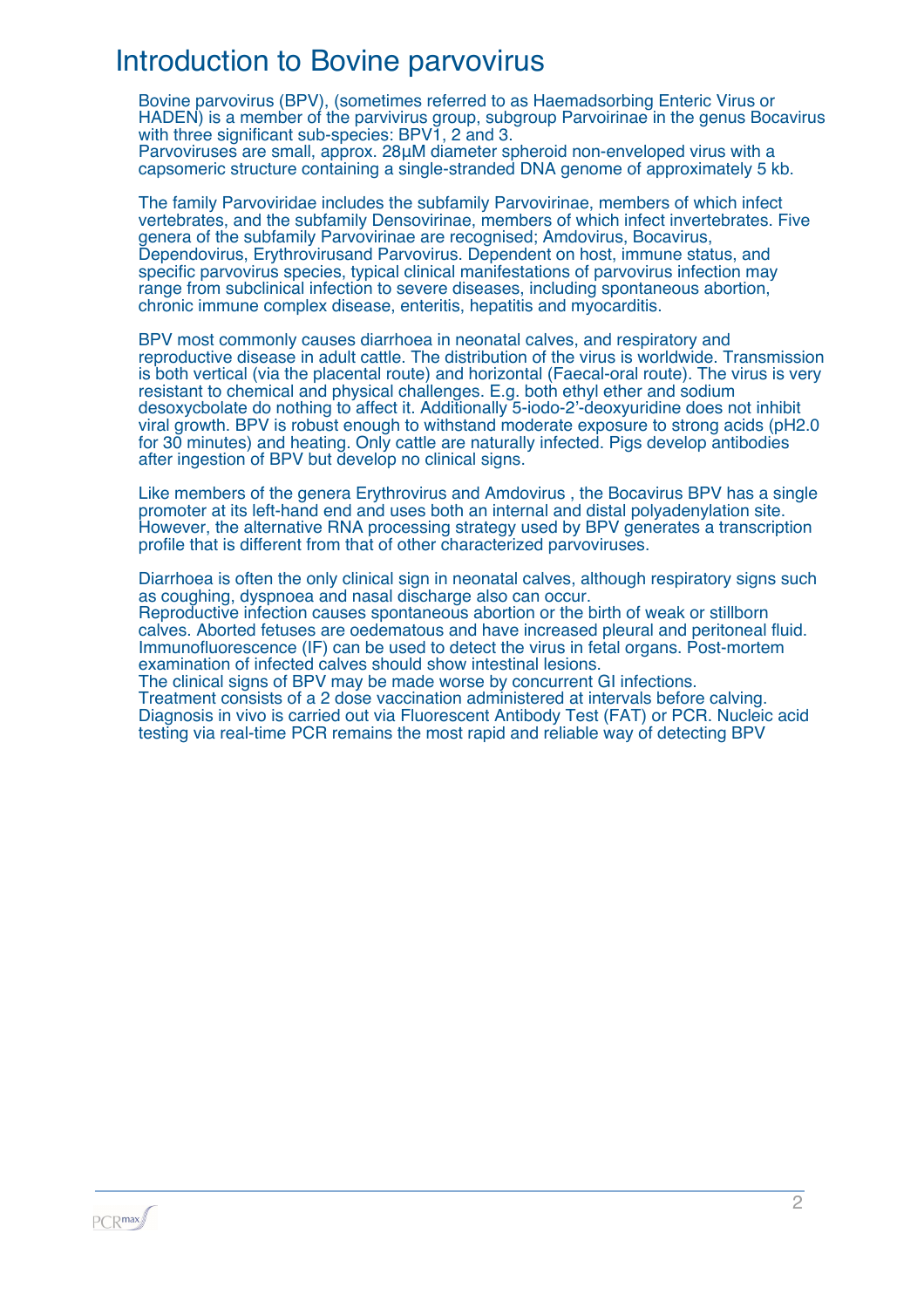

The PCR Max qPCR Kit for Bovine parvovirus (BPV) genomes is designed for the in vitro quantification of BPV genomes. The kit is designed to have the broadest detection profile possible whilst remaining specific to the BPV genome.

The primers and probe sequences in this kit have 100% homology with a broad range of BPV sequences based on a comprehensive bioinformatics analysis.

If you require further information, or have a specific question about the detection profile of this kit then please send an e.mail to help@pcrmax.com and our bioinformatics team will answer your question.

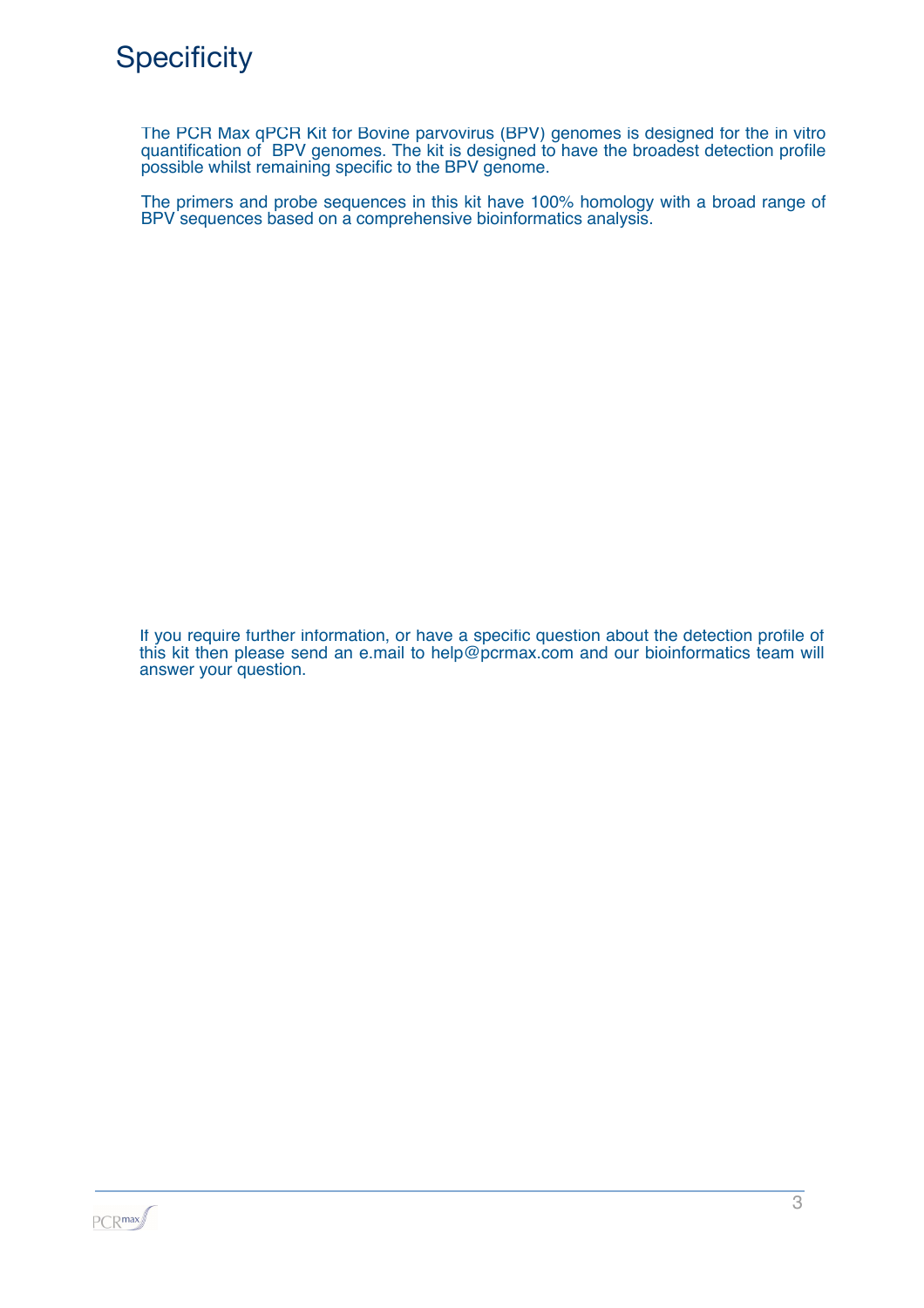# Kit Contents

- **BPV specific primer/probe mix (150 reactions BROWN)** FAM labelled
- **BPV positive control template (for Standard curve RED)**
- **Internal extraction control primer/probe mix (150 reactions BROWN)** VIC labelled as standard
- **Internal extraction control DNA (150 reactions BLUE)**
- **Endogenous control primer/probe mix (150 reactions BROWN)** FAM labelled
- **RNAse/DNAse free water (WHITE)** for resuspension of primer/probe mixes and internal extraction control DNA
- **Template preparation buffer (YELLOW)** for resuspension of positive control template and standard curve preparation

# Reagents and equipment to be supplied by the user

#### **Real-Time PCR Instrument**

#### **DNA extraction kit**

This kit designed to work well with all processes that yield high quality DNA with minimal PCR inhibitors.

#### **Lyophilised 2x qPCR Mastermix**

This kit is designed to be compatible with all commercially available Mastermixes that run with standard cycling conditions.

**Pipettors and Tips**

**Vortex and centrifuge**

**Thin walled 1.5 ml PCR reaction tubes**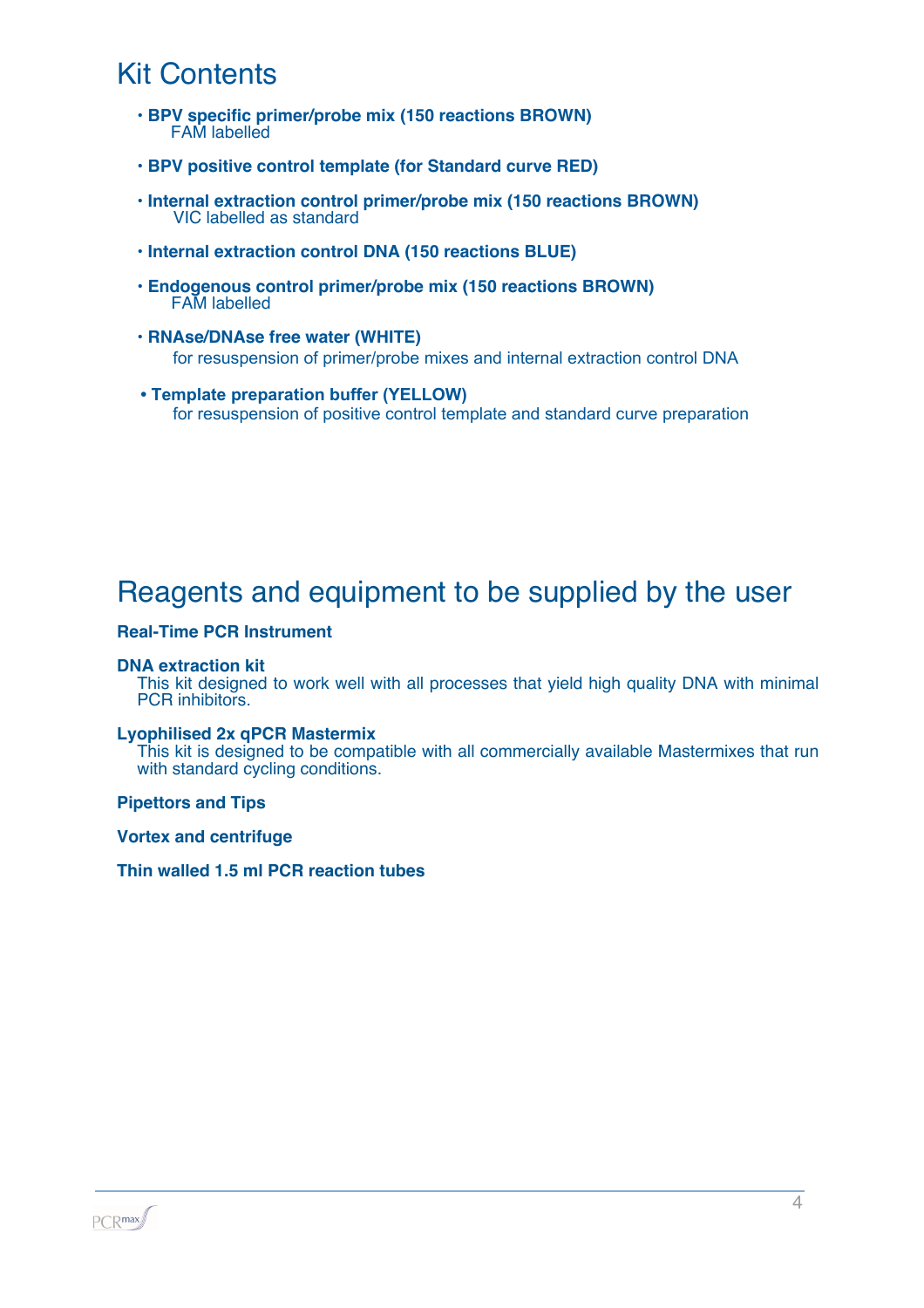### Kit storage and stability

This kit is stable at room temperature but should be stored at -20°C on arrival. Once the lyophilised components have been resuspended they should not be exposed to temperatures above -20ºC for longer than 30 minutes and unnecessary repeated freeze/thawing should be avoided. The kit is stable for six months from the date of resuspension under these circumstances.

If a standard curve dilution series is prepared this can be stored frozen for an extended period. If you see any degradation in this serial dilution a fresh standard curve can be prepared from the positive control.

PCRmax does not recommend using the kit after the expiry date stated on the pack.

### Suitable sample material

All kinds of sample material suited for PCR amplification can be used. Please ensure the samples are suitable in terms of purity, concentration, and DNA integrity (An internal PCR control is supplied to test for non specific PCR inhibitors). Always run at least one negative control with the samples. To prepare a negative-control, replace the template DNA sample with RNAse/DNAse free water.

### Dynamic range of test

Under optimal PCR conditions PCRmax BPV detection kits have very high priming efficiencies of >95% and can detect less than 100 copies of target template.

# Notices and disclaimers

This product is developed, designed and sold for research purposes only. It is not intended for human diagnostic or drug purposes or to be administered to humans unless clearly expressed for that purpose by the Food and Drug Administration in the USA or the appropriate regulatory authorities in the country of use. During the warranty period PCRmax detection kits allow precise and reproducible data recovery combined with excellent sensitivity. For data obtained by violation to the general GLP guidelines and the manufacturer's recommendations the right to claim under guarantee is expired. PCR is a proprietary technology covered by several US and foreign patents. These patents are owned by Roche Molecular Systems Inc. and have been sub-licensed by PE Corporation in certain fields. Depending on your specific application you may need a license from Roche or PE to practice PCR. Additional information on purchasing licenses to practice the PCR process may be obtained by contacting the Director of Licensing at Roche Molecular Systems, 1145 Atlantic Avenue, Alameda, CA 94501 or Applied Biosystems business group of the Applera Corporation, 850 Lincoln Centre Drive, Foster City, CA 94404. In addition, the 5' nuclease assay and other homogeneous amplification methods used in connection with the PCR process may be covered by U. S. Patents 5,210,015 and 5,487,972, owned by Roche Molecular Systems, Inc, and by U.S. Patent 5,538,848, owned by The Perkin-Elmer Corporation.

# Trademarks

#### PCRmax<sup>™</sup> is a trademark of PCRmax Ltd.

The PCR process is covered by US Patents 4,683,195, and 4,683,202 and foreign equivalents owned by Hoffmann-La Roche AG. BI, ABI PRISM® GeneAmp® and MicroAmp® are registered trademarks of the Applera Genomics (Applied Biosystems Corporation). BIOMEK® is a registered trademark of Beckman Instruments, Inc.; iCycler™ is a registered trademark of Bio-Rad Laboratories, Rotor-Gene is a trademark of Corbett Research. LightCycler™ is a registered trademark of the Idaho Technology Inc. GeneAmp®, TaqMan® and AmpliTaqGold® are registered trademarks of Roche Molecular Systems, Inc., The purchase of the PCRmax reagents cannot be construed as an authorization or implicit license to practice PCR under any patents held by Hoffmann-LaRoche Inc.

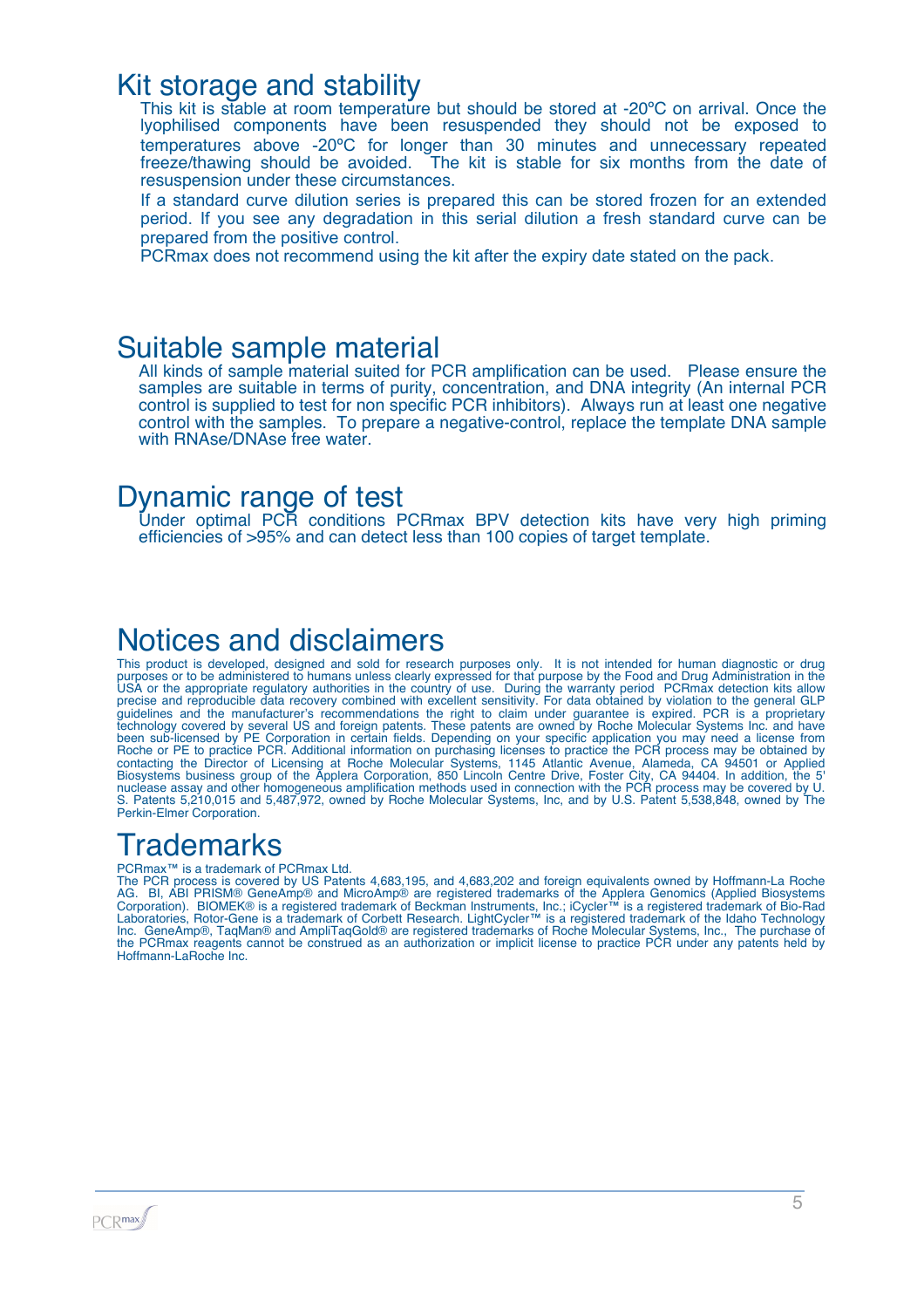# Principles of the test

#### **Real-time PCR**

A BPV specific primer and probe mix is provided and this can be detected through the FAM channel.

The primer and probe mix provided exploits the so-called TaqMan® principle. During PCR amplification, forward and reverse primers hybridize to the BPV DNA. A fluorogenic probe is included in the same reaction mixture which consists of a DNA probe labeled with a 5` dye and a 3`-quencher. During PCR amplification, the probe is cleaved and the reporter dye and quencher are separated. The resulting increase in fluorescence can be detected on a range of real-time PCR platforms.

#### **Positive control**

For copy number determination and as a positive control for the PCR set up, the kit contains a positive control template. This can be used to generate a standard curve of BPV copy number / Cq value. Alternatively the positive control can be used at a single dilution where full quantitative analysis of the samples is not required. Each time the kit is used, at least one positive control reaction must be included in the run. A positive result indicates that the primers and probes for detecting the target BPV gene worked properly in that particular experimental scenario. If a negative result is obtained the test results are invalid and must be repeated. Care should be taken to ensure that the positive control does not contaminate any other kit component which would lead to false-positive results. This can be achieved by handling this component in a Post PCR environment. Care should also be taken to avoid cross-contamination of other samples when adding the positive control to the run. This can be avoided by sealing all other samples and negative controls before pipetting the positive control into the positive control well.

#### **Negative control**

To validate any positive findings a negative control reaction should be included every time the kit is used. For this reaction the RNAse/DNAse free water should be used instead of template. A negative result indicates that the reagents have not become contaminated while setting up the run.

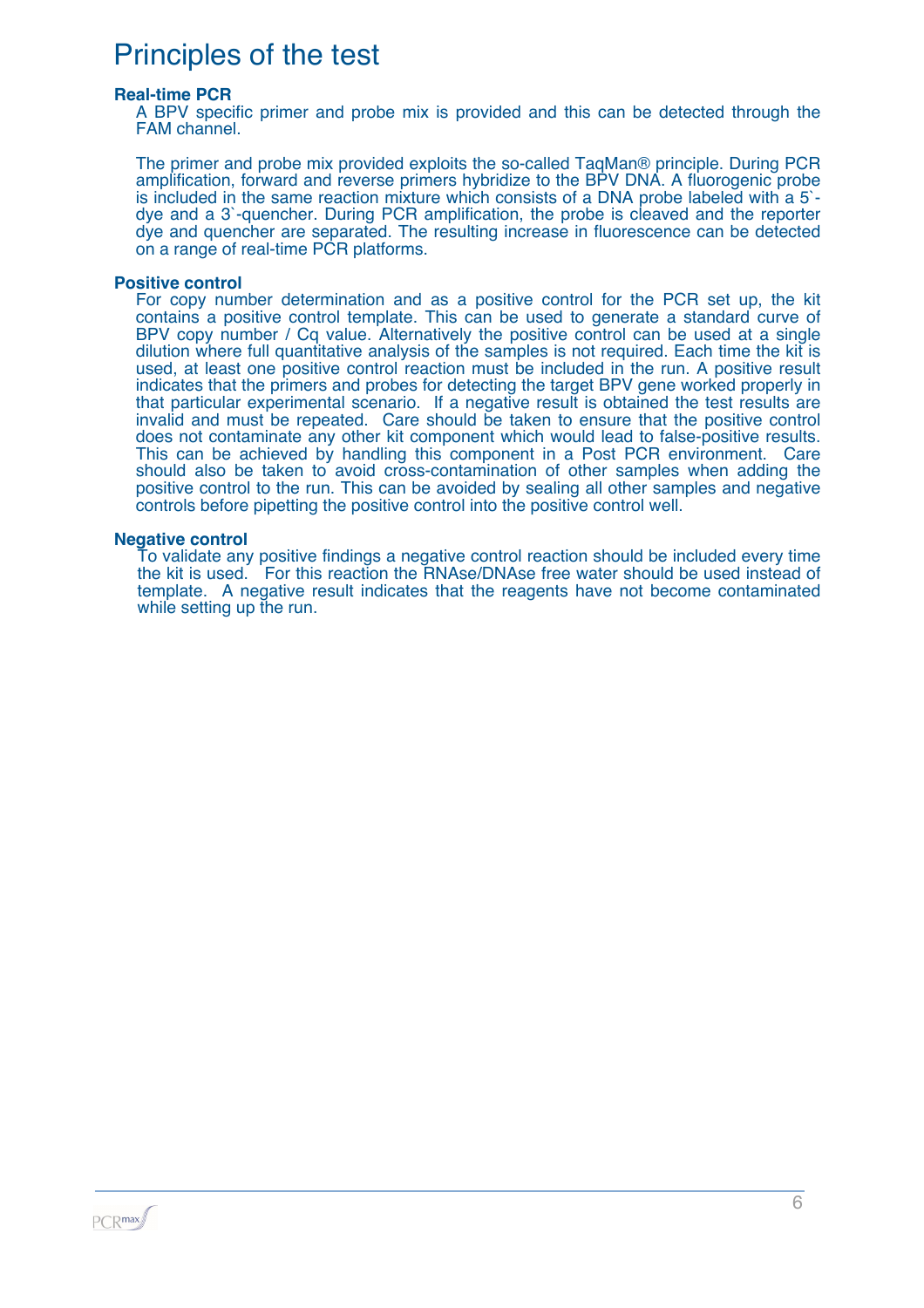#### **Internal DNA extraction control**

When performing DNA extraction, it is often advantageous to have an exogenous source of DNA template that is spiked into the lysis buffer. This control DNA is then co-purified with the sample DNA and can be detected as a positive control for the extraction process. Successful co-purification and real-time PCR for the control DNA also indicates that PCR inhibitors are not present at a high concentration.

A separate primer and probe mix are supplied with this kit to detect the exogenous DNA using real-time PCR. The primers are present at PCR limiting concentrations which allows multiplexing with the target sequence primers. Amplification of the control DNA does not interfere with detection of the BPV target DNA even when present at low copy number. The Internal control is detected through the VIC channel and gives a Cq value of 28+/-3.

#### **Endogenous control**

To confirm extraction of a valid biological template, a primer and probe mix is included to detect an endogenous gene. Detection of the endogenous control is through the FAM channel and it is NOT therefore possible to perform a multiplex with the BPV primers. A poor endogenous control signal may indicate that the sample did not contain sufficient biological material.

#### **Carry-over prevention using UNG (optional)**

Carry over contamination between PCR reactions can be prevented by including uracil-Nglycosylase (UNG) in the reaction mix. Some commercial Mastermix preparations contain UNG or alternatively it can be added as a separate component. UNG can only prevent carry over from PCR reactions that include deoxyuridine triphosphate (dUTP) in the original PCR reaction. PCRmax recommend the application of 0.2U UNG per assay with a 15 minute incubation step at 37°C prior to amplification. The heat-labile UNG is then inactivated during the Taq polymerase activation step.

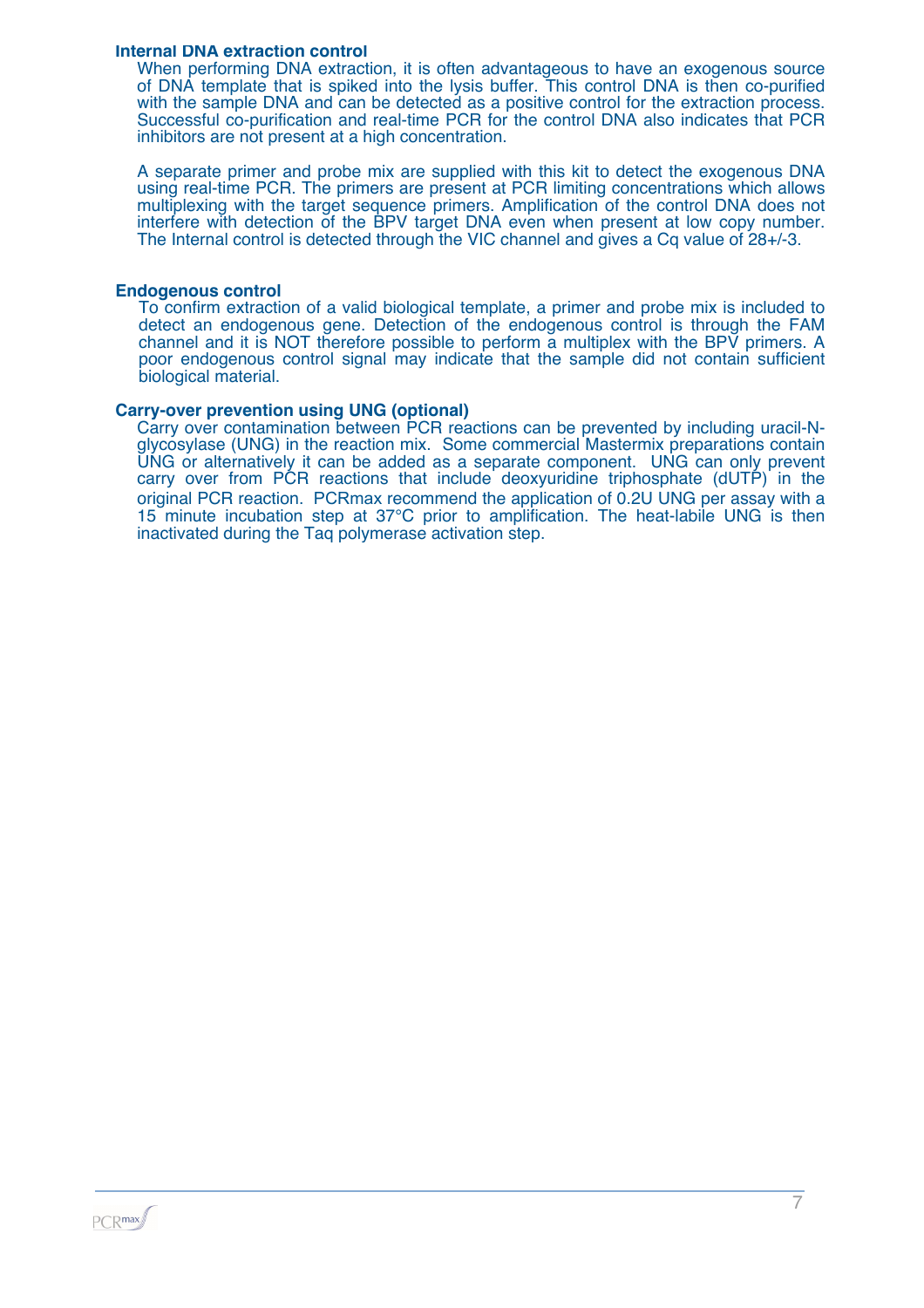## Reconstitution Protocol

To minimize the risk of contamination with foreign DNA, we recommend that all pipetting be performed in a PCR clean environment. Ideally this would be a designated PCR lab or PCR cabinet. Filter tips are recommended for all pipetting steps.

- **1. Pulse-spin each tube in a centrifuge before opening.** This will ensure lyophilised primer and probe mix is in the base of the tube and is not spilt upon opening the tube.
- **2. Reconstitute the kit components in the RNAse/DNAse free water supplied, according to the table below:**

To ensure complete resuspension, vortex each tube thoroughly.

| Component - resuspend in water                       | Volume    |
|------------------------------------------------------|-----------|
| <b>Pre-PCR pack</b>                                  |           |
| BPV primer/probe mix (BROWN)                         | 165 $\mu$ |
| Internal extraction control primer/probe mix (BROWN) | 165 $\mu$ |
| Endogenous control primer/probe mix (BROWN)          | $165 \mu$ |
| <b>Pre-PCR heat-sealed foil</b>                      |           |
| Internal extraction control DNA (BLUE                | $600 \mu$ |

**3. Reconstitute the positive control template in the template preparation buffer supplied, according to the table below:**

To ensure complete resuspension, vortex the tube thoroughly.

| Component - resuspend in template preparation buffer |        |  |
|------------------------------------------------------|--------|--|
| <b>Post-PCR heat-sealed foil</b>                     |        |  |
| BPV Positive Control Template (RED) *                | 500 µl |  |

\* This component contains high copy number template and is a VERY significant contamination risk. It must be opened and handled in a separate laboratory environment, away from the other components.

### DNA extraction

The internal extraction control DNA can be added either to the DNA lysis/extraction buffer or to the DNA sample once it has been resuspended in lysis buffer.

**DO NOT add the internal extraction control DNA directly to the unprocessed biological sample as this will lead to degradation and a loss in signal.**

- **1. Add 4µl of the Internal extraction control DNA (BLUE) to each sample in DNA lysis/extraction buffer per sample.**
- **2. Complete DNA extraction according to the manufacturers protocols.**

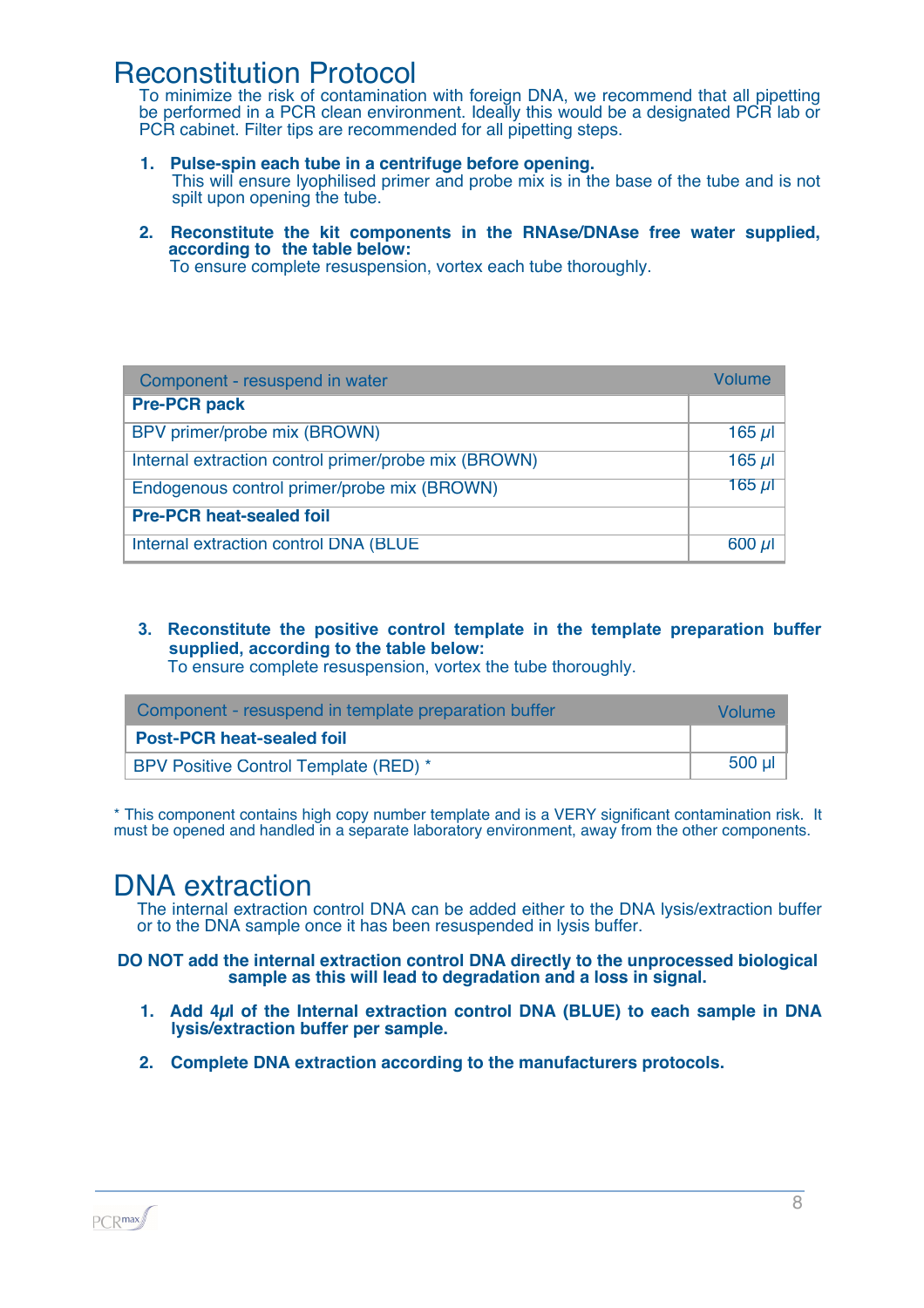# Real-time PCR detection protocol

**1. For each DNA sample prepare a reaction mix according to the table below:** Include sufficient reactions for positive and negative controls.

| Component                                            | <b>Volume</b> |
|------------------------------------------------------|---------------|
| Lyophilised 2x qPCR Mastermix                        | 10 $\mu$      |
| BPV primer/probe mix (BROWN)                         | 1 $\mu$       |
| Internal extraction control primer/probe mix (BROWN) | 1 $\mu$       |
| RNAse/DNAse free water (WHITE)                       | $3 \mu$       |
| <b>Final Volume</b>                                  | 15 $\mu$ l    |

#### **2. For each DNA sample prepare an endogenous control reaction according to the table below (Optional):**

This control reaction will provide crucial information regarding the quality of the biological sample.

| Component                                   | <b>Volume</b> |
|---------------------------------------------|---------------|
| Lyophilised 2x qPCR Mastermix               | 10 $\mu$      |
| Endogenous control primer/probe mix (BROWN) | 1 µI          |
| RNAse/DNAse free water (WHITE)              | $4 \mu$       |
| <b>Final Volume</b>                         | 15 ul         |

- **3. Pipette 15µl of each mix into individual wells according to your real-time PCR experimental plate set up.**
- **4. Prepare sample DNA templates for each of your samples.**
- **5. Pipette 5µl of DNA template into each well, according to your experimental plate set up.**

For negative control wells use 5µl of RNAse/DNAse free water. The final volume in each well is  $20\mu$ .

#### **6. If a standard curve is included for quantitative analysis prepare a reaction mix according to the table below:**

| Component                      | Volume     |
|--------------------------------|------------|
| Lyophilised 2x qPCR Mastermix  | 10 $\mu$   |
| BPV primer/probe mix (BROWN)   | 1 µI       |
| RNAse/DNAse free water (WHITE) | $4 \mu$    |
| <b>Final Volume</b>            | 15 $\mu$ l |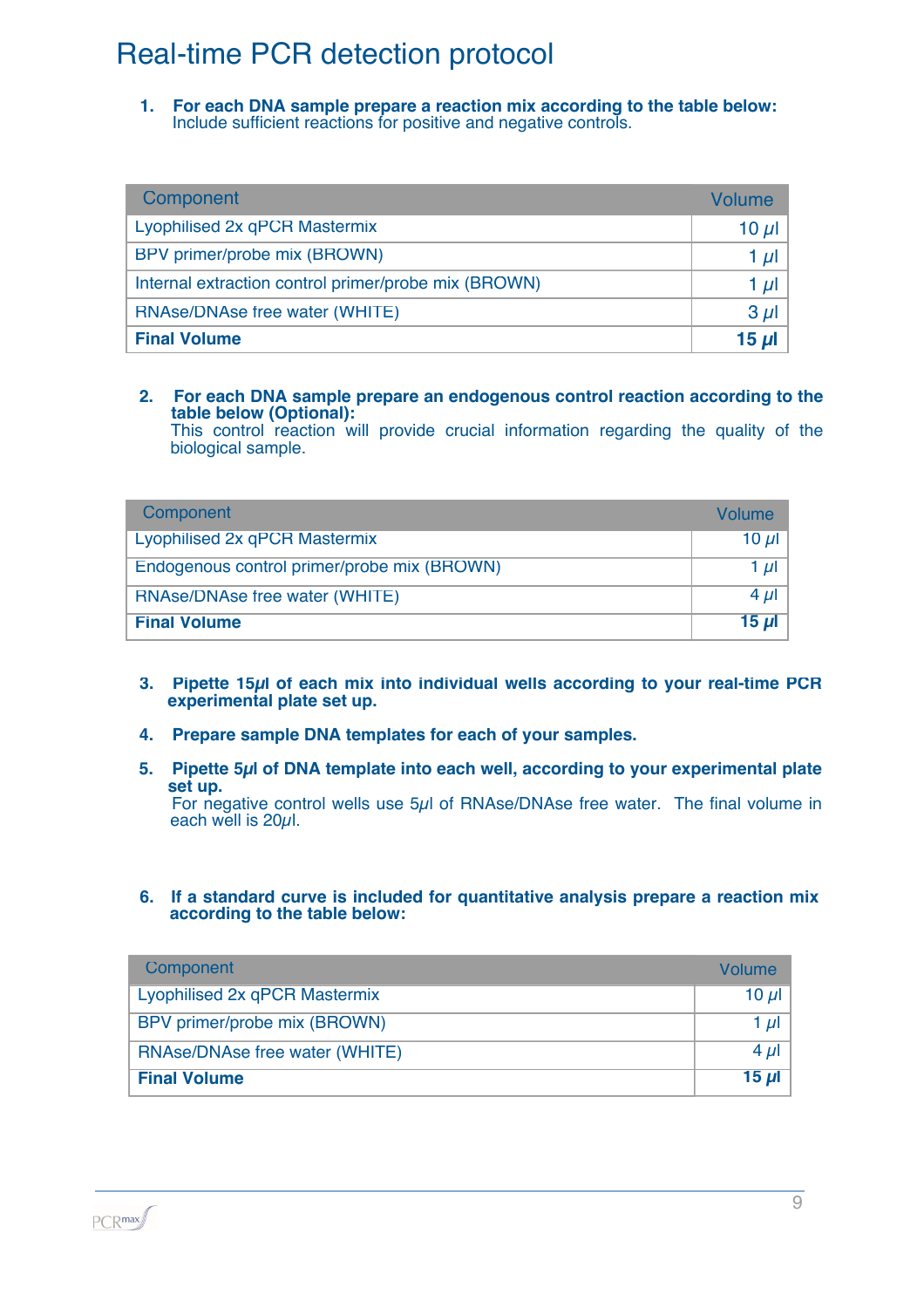#### **7. Preparation of standard curve dilution series.**

- 1) Pipette 90µl of template preparation buffer into 5 tubes and label 2-6
- 2) Pipette 10µl of Positive Control Template (RED) into tube 2
- 3) Vortex thoroughly
- 4) Change pipette tip and pipette 10µl from tube 2 into tube 3
- 5) Vortex thoroughly

Repeat steps 4 and 5 to complete the dilution series

| <b>Standard Curve</b>         | <b>Copy Number</b>        |
|-------------------------------|---------------------------|
| Tube 1 Positive control (RED) | $2 \times 10^5$ per µl    |
| Tube 2                        | $2 \times 10^4$ per µl    |
| Tube 3                        | $2 \times 10^3$ per $\mu$ |
| Tube 4                        | $2 \times 10^2$ per µl    |
| Tube 5                        | 20 per $\mu$              |
| Tube 6                        | 2 per $\mu$               |

#### **8. Pipette 5µl of standard template into each well for the standard curve according to your experimental plate set up.** The final volume in each well is 20 $\mu$ l.

# Amplification Protocol

Amplification conditions using Lyophilsed 2x qPCR Mastermix.

|             | <b>Step</b>                    | <b>Time</b> | <b>Temp</b>    |
|-------------|--------------------------------|-------------|----------------|
|             | UNG treatment (if required) ** | 15 mins     | $37^{\circ}$ C |
|             | <b>Enzyme activation</b>       | 2 mins      | 95 °C          |
| Cycling x50 | <b>Denaturation</b>            | 10 secs     | 95 °C          |
|             | <b>DATA COLLECTION *</b>       | 60 secs     | 60 °C          |

\* Fluorogenic data should be collected during this step through the FAM and VIC channels \*\* Required if your Mastermix includes UNG to prevent PCR carryover contamination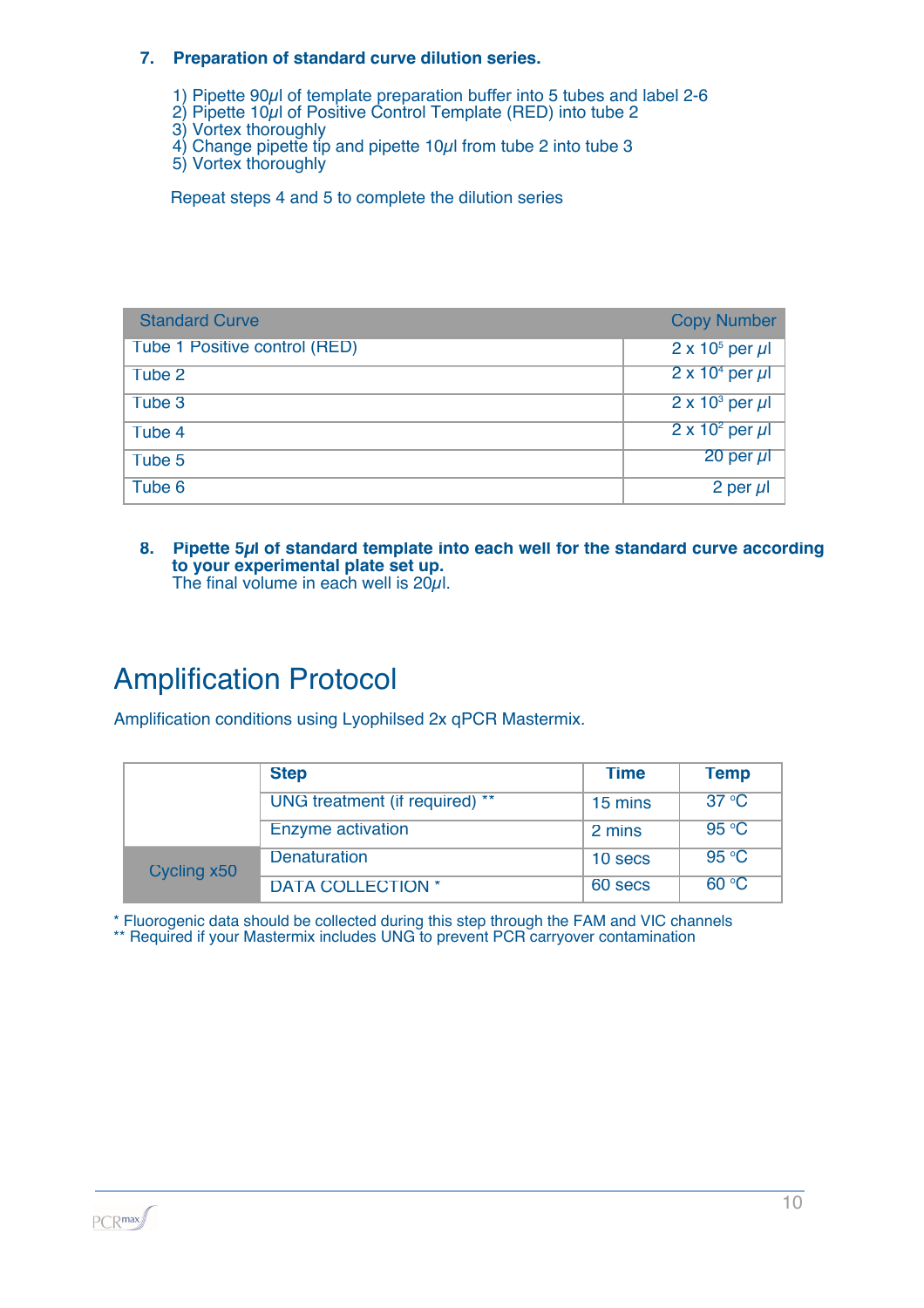# Interpretation of Results

| <b>Target</b><br>(FAM) | <b>Internal</b><br>control<br>(NIC) | <b>Positive</b><br>control | <b>Negative</b><br>control | Interpretation                                                                                                  |
|------------------------|-------------------------------------|----------------------------|----------------------------|-----------------------------------------------------------------------------------------------------------------|
| $\leq 30$              | $+ 1 -$                             | ÷                          |                            | <b>POSITIVE QUANTITATIVE RESULT</b><br>calculate copy number                                                    |
| > 30                   | ÷                                   | ٠                          |                            | <b>POSITIVE QUANTITATIVE RESULT</b><br>calculate copy number                                                    |
| > 30                   |                                     | ÷                          |                            | <b>POSITIVE QUALITATIVE RESULT</b><br>do not report copy number as this<br>may be due to poor sample extraction |
|                        | ÷                                   | ÷                          |                            | <b>NEGATIVE RESULT</b>                                                                                          |
| $+ 1 -$                | $+ 1 -$                             | ÷                          | $\leq$ 35                  | <b>EXPERIMENT FAILED</b><br>due to test contamination                                                           |
| $+ 1 -$                | $+ 1 -$                             | ÷                          | > 35                       | $\star$                                                                                                         |
|                        |                                     | ÷                          |                            | <b>SAMPLE PREPARATION FAILED</b>                                                                                |
|                        |                                     |                            |                            | <b>EXPERIMENT FAILED</b>                                                                                        |

Positive control template (RED) is expected to amplify between Cq 16 and 23. Failure to satisfy this quality control criterion is a strong indication that the experiment has been compromised.

\*Where the test sample is positive and the negative control is positive with a  $Cq > 35$ , the sample must be reinterpreted based on the relative signal strength of the two results:



If the sample amplifies  $> 5$  Cq earlier than the negative control then the sample should be reinterpreted (via the table above) with the negative control verified as negative.

| <b>INCONCLUSIVE</b> |                     |
|---------------------|---------------------|
|                     | $\Delta Cq < 5$     |
| Sample              | Negative<br>control |
|                     |                     |

If the sample amplifies  $< 5$  Cq earlier than the negative control then the positive sample result is invalidated and the result should be determined inconclusive due to test contamination. The test for this sample should be repeated.

**PCRmax**